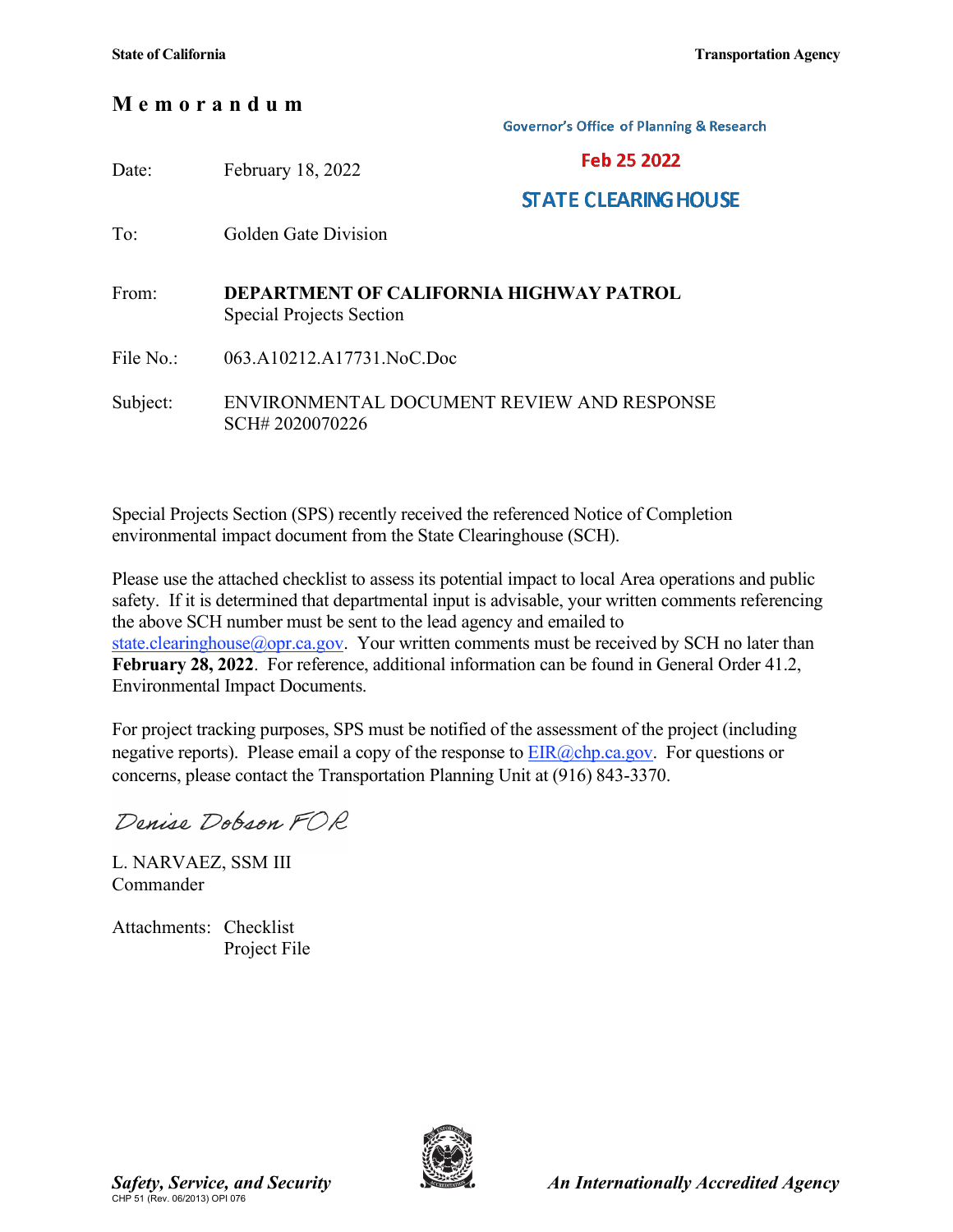## **Notice of Completion & Environmental Document Transmittal**

Mail to: State Clearinghouse, P.O. Box 3044, Sacramento, CA 95812-3044 (916) 445-0613 For Hand Delivery/Street Address: 1400 Tenth Street, Sacramento, CA 95814

SCH# 2020070226

| Project Title: State Route 37 Sears Point to Mare Island Improvement Project                                                                                                                                                                                                                                |                                                                                                                                                                                          |                                                                                                            |                                                                                                                                                                                                             |  |
|-------------------------------------------------------------------------------------------------------------------------------------------------------------------------------------------------------------------------------------------------------------------------------------------------------------|------------------------------------------------------------------------------------------------------------------------------------------------------------------------------------------|------------------------------------------------------------------------------------------------------------|-------------------------------------------------------------------------------------------------------------------------------------------------------------------------------------------------------------|--|
| Lead Agency: California Department of Transportation (Caltrans)                                                                                                                                                                                                                                             |                                                                                                                                                                                          | Contact Person: Yolanda Rivas                                                                              |                                                                                                                                                                                                             |  |
| Mailing Address: 111 Grand Avenue MS 8B                                                                                                                                                                                                                                                                     |                                                                                                                                                                                          | Phone: 510-286-6216                                                                                        |                                                                                                                                                                                                             |  |
| City: Oakland<br><u>2. 2ip: 94612</u>                                                                                                                                                                                                                                                                       |                                                                                                                                                                                          | County: Alameda                                                                                            |                                                                                                                                                                                                             |  |
| _______________                                                                                                                                                                                                                                                                                             |                                                                                                                                                                                          |                                                                                                            |                                                                                                                                                                                                             |  |
| Project Location: County: Sonoma, Napa, Solano                                                                                                                                                                                                                                                              | City/Nearest Community: Vallejo, Novato                                                                                                                                                  |                                                                                                            | Zip Code: Various                                                                                                                                                                                           |  |
| Cross Streets: Various                                                                                                                                                                                                                                                                                      |                                                                                                                                                                                          |                                                                                                            |                                                                                                                                                                                                             |  |
|                                                                                                                                                                                                                                                                                                             |                                                                                                                                                                                          |                                                                                                            |                                                                                                                                                                                                             |  |
| Assessor's Parcel No.: Primarily State right-of-way                                                                                                                                                                                                                                                         |                                                                                                                                                                                          |                                                                                                            | Section: Twp.: Range: Base:                                                                                                                                                                                 |  |
| State Hwy #: SR 37, SR 121<br>Within 2 Miles:<br><u> 1989 - Johann Stone, p</u>                                                                                                                                                                                                                             |                                                                                                                                                                                          | Waterways: Sonoma Ck, Tolay Creek, Napa River<br>Railways: Sonoma-Marin Area Rail Transit Schools: various |                                                                                                                                                                                                             |  |
|                                                                                                                                                                                                                                                                                                             |                                                                                                                                                                                          |                                                                                                            |                                                                                                                                                                                                             |  |
| <b>Document Type:</b>                                                                                                                                                                                                                                                                                       |                                                                                                                                                                                          |                                                                                                            |                                                                                                                                                                                                             |  |
| $CEQA: \Box NOP$<br>$\blacksquare$ Draft EIR<br>$\Box$ Supplement/Subsequent EIR<br>Early Cons<br>Neg Dec<br>Mit Neg Dec                                                                                                                                                                                    | NEPA:<br>$\mathsf{L}$<br>IП                                                                                                                                                              | NOI<br>Other:<br>EA<br>Draft EIS<br><b>FONSI</b>                                                           | Joint Document<br>Final Document<br>Other:                                                                                                                                                                  |  |
| <b>Local Action Type:</b><br>General Plan Update<br>$\Box$ Specific Plan<br>General Plan Amendment<br>$\Box$<br>Master Plan<br>General Plan Element<br>$\Box$ Planned Unit Development<br>$\Box$ Site Plan<br>Community Plan                                                                                | Rezone<br>Prezone<br>Use Permit                                                                                                                                                          |                                                                                                            | Annexation<br>Redevelopment<br>Coastal Permit<br>Land Division (Subdivision, etc.) <b>I</b> Other: Operations improvement                                                                                   |  |
| <b>Development Type:</b>                                                                                                                                                                                                                                                                                    |                                                                                                                                                                                          |                                                                                                            |                                                                                                                                                                                                             |  |
| Residential: Units _________ Acres _______<br>Sq.ft. _________ Acres __________ Employees________<br>Office:<br>Commercial:Sq.ft. _________ Acres _________ Employees________<br>Industrial: Sq.ft. <u>Acres</u> Acres Employees<br>Educational:<br>Recreational:                                           | $\blacksquare$ Transportation:<br>$\Box$ Mining:<br>Power:                                                                                                                               | Type Roadway Renewal<br>Mineral<br>Waste Treatment: Type                                                   | $\overline{\text{MW}}$<br>Hazardous Waste:Type                                                                                                                                                              |  |
| <b>Project Issues Discussed in Document:</b>                                                                                                                                                                                                                                                                |                                                                                                                                                                                          |                                                                                                            |                                                                                                                                                                                                             |  |
| Aesthetic/Visual<br>Fiscal<br>Flood Plain/Flooding<br>Agricultural Land<br>Forest Land/Fire Hazard<br>Air Quality<br>Archeological/Historical<br>Geologic/Seismic<br><b>Biological Resources</b><br>Minerals<br>Coastal Zone<br>Noise<br>Drainage/Absorption<br>Public Services/Facilities<br>Economic/Jobs | Recreation/Parks<br>Schools/Universities<br>Septic Systems<br><b>Sewer Capacity</b><br>Solid Waste<br>Population/Housing Balance ■ Toxic/Hazardous<br>$\blacksquare$ Traffic/Circulation | Soil Erosion/Compaction/Grading                                                                            | $\blacksquare$ Vegetation<br>Water Quality<br>Water Supply/Groundwater<br>Wetland/Riparian<br>Growth Inducement<br>Land Use<br>Cumulative Effects<br>Other: construction-related air<br>quality, noise, GHG |  |
| Present Land Use/Zoning/General Plan Designation:                                                                                                                                                                                                                                                           |                                                                                                                                                                                          |                                                                                                            |                                                                                                                                                                                                             |  |

State right-of-way

Project Description: (please use a separate page if necessary)

Caltrans is proposing traffic operational improvements to State Route 37 in Sonoma, Napa, and Solano counties between Sears Point (Son-37-Post Miles 2.9/6.2) and Mare Island (Sol-37-Post Miles 0.0/R7.4) to provide congestion relief, reduce peak travel times, and increase vehicle occupancy. The four build alternatives proposed consider a range of lane configurations as follows: One that converts existing shoulders to create a three-lane facility to provide part-time peak hour congestion relief; one that provides a three-lane facility by installing a movable median barrier for peak hour directional congestion relief; a full-time, four-lane facility with 4-foot shoulders; and a full-time, four-lane facility with 8-foot shoulders.

Note: The State Clearinghouse will assign identification numbers for all new projects. If a SCH number already exists for a project (e.g. Notice of Preparation or previous draft document) please fill in.